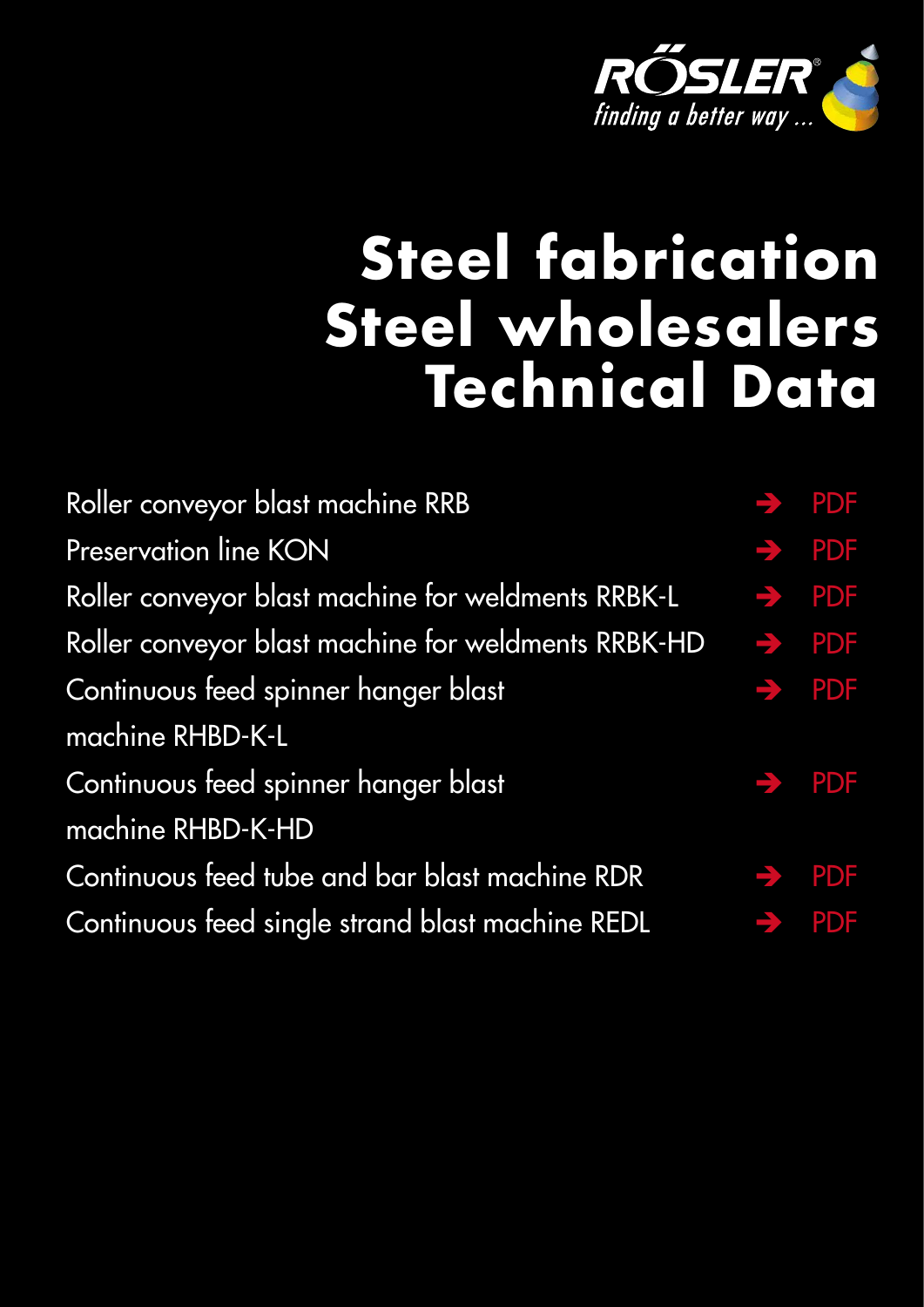

# <span id="page-1-0"></span>*Roller conveyor blast machine RRB*



# Equipment features:

- for handling of plates, profiles and tubes
- high level of automation, ideal for integration into existing production lines
- manganese steel housing with easily replaceable manganese steel lining
- all machines are equipped with a brush and blow-off unit
- space saving version available with dust collector installed on top of the blasting machine
- optional upgrade for higher motor capacity of the turbines

| machine                                                                   | <b>RRB 11/5</b>           | <b>RRB 16/5</b>    | <b>RRB 22/5 L</b>  | <b>RRB 22/5 HD</b> | <b>RRB 27/6 L</b>        | <b>RRB 27/6 HD</b>        | <b>RRB 34/6 L</b>  | <b>RRB 34/6 HD</b> | <b>RRB 42/6 L</b>  | <b>RRB 42/6 HD</b>      |
|---------------------------------------------------------------------------|---------------------------|--------------------|--------------------|--------------------|--------------------------|---------------------------|--------------------|--------------------|--------------------|-------------------------|
| max. work piece<br>width (mm)                                             | 1.000                     | 1.500              | 2.000              | 2.000              | 2.500                    | 2.500                     | 3.200              | 3.200              | 4.000              | 4.000                   |
| max. work piece<br>height (mm)                                            | 500                       | 500                | 500                | 500                | 600                      | 600                       | 600                | 600                | 600                | 600                     |
| min. work piece<br>length (mm)                                            | 1.300                     | 1.300              | 1.300              | 1.300              | 1.300                    | 1.300                     | 1.300              | 1.300              | 1.300              | 1.300                   |
| turbines                                                                  | $4 \times$ Gamma<br>300 G | 4 x Gamma<br>400 G | 6 x Gamma<br>400 G | 6 x Gamma<br>400 G | 6 x Gamma<br>400 G       | $6 \times$ Gamma<br>400 G | 6 x Gamma<br>400 G | 8 x Gamma<br>400 G | 8 x Gamma<br>400 G | 10 x Gamma<br>400 G     |
| motor capacity turbi-<br>nes, standard (kW)                               | 7,5                       | 11                 | 11                 | 22                 | 11                       | 22                        | 15                 | 22                 | 22                 | 30                      |
| straight mounted<br>turbines                                              | $\bullet$                 |                    | $\bullet$          | $\bullet$          | $\overline{\phantom{a}}$ | ÷,                        | ÷,                 | ×,                 | ÷,                 | ä,                      |
| incline mounted<br>turbines                                               |                           | $\bullet$          |                    | $\sim$             | $\bullet$                | $\bullet$                 | $\bullet$          | $\bullet$          | $\bullet$          | $\bullet$               |
| weight capacity per<br>running meter (kg/m)                               | 1.250                     | 1.250              | 1.200              | 1.500              | 1.200                    | 2.000                     | 1.200              | 2.000              | 2.000              | 2.000                   |
| conveyor height<br>above floor (mm)                                       | 1.000                     | 1.200              | 800                | 800                | 800                      | 800                       | 800                | 800                | 800                | 800                     |
| foundation pit<br>required                                                | <b>No</b>                 | No                 | Yes                | Yes                | Yes                      | Yes                       | Yes                | Yes                | Yes                | Yes                     |
| blasting capacity for<br>plates, up to (m/min)                            | $\overline{2}$            | $\overline{2}$     | 3                  | 6                  | 3                        | 6                         | 3                  | 6                  | 3                  | 6                       |
| blasting capacity for<br>profiles, up to (m/min)                          | 1,5                       | 1,5                | $\overline{2}$     | 4                  | $\overline{2}$           | 4                         | $\overline{2}$     | $\overline{4}$     | $\overline{2}$     | $\overline{\mathbf{4}}$ |
| transport speed (m/min)                                                   | $0,8 - 6$                 | $0.8 - 6$          | $0,8 - 6$          | $0.8 - 6$          | $0,8 - 6$                | $0,8 - 6$                 | $0,8 - 6$          | $0,8 - 6$          | $0.8 - 6$          | $0,8 - 6$               |
| manganese steel<br>blasting chamber<br>housing material<br>thickness (mm) | 6                         | 6                  | 8                  | 8                  | 8                        | 8                         | 8                  | 9                  | 8                  | 8                       |
| manganese steel<br>blasting chamber<br>lining material<br>thickness (mm)  | 10                        | 10                 | 8                  | 8                  | 8                        | 8                         | 8                  | 8                  | 8                  | 8                       |
| filter capacity $(m^3/h)$                                                 | 5.000                     | 7.500              | 7.500              | 10.000             | 10.000                   | 15.000                    | 10.000             | 15.000             | 20.000             | 20.000                  |

 $\bullet$  = serial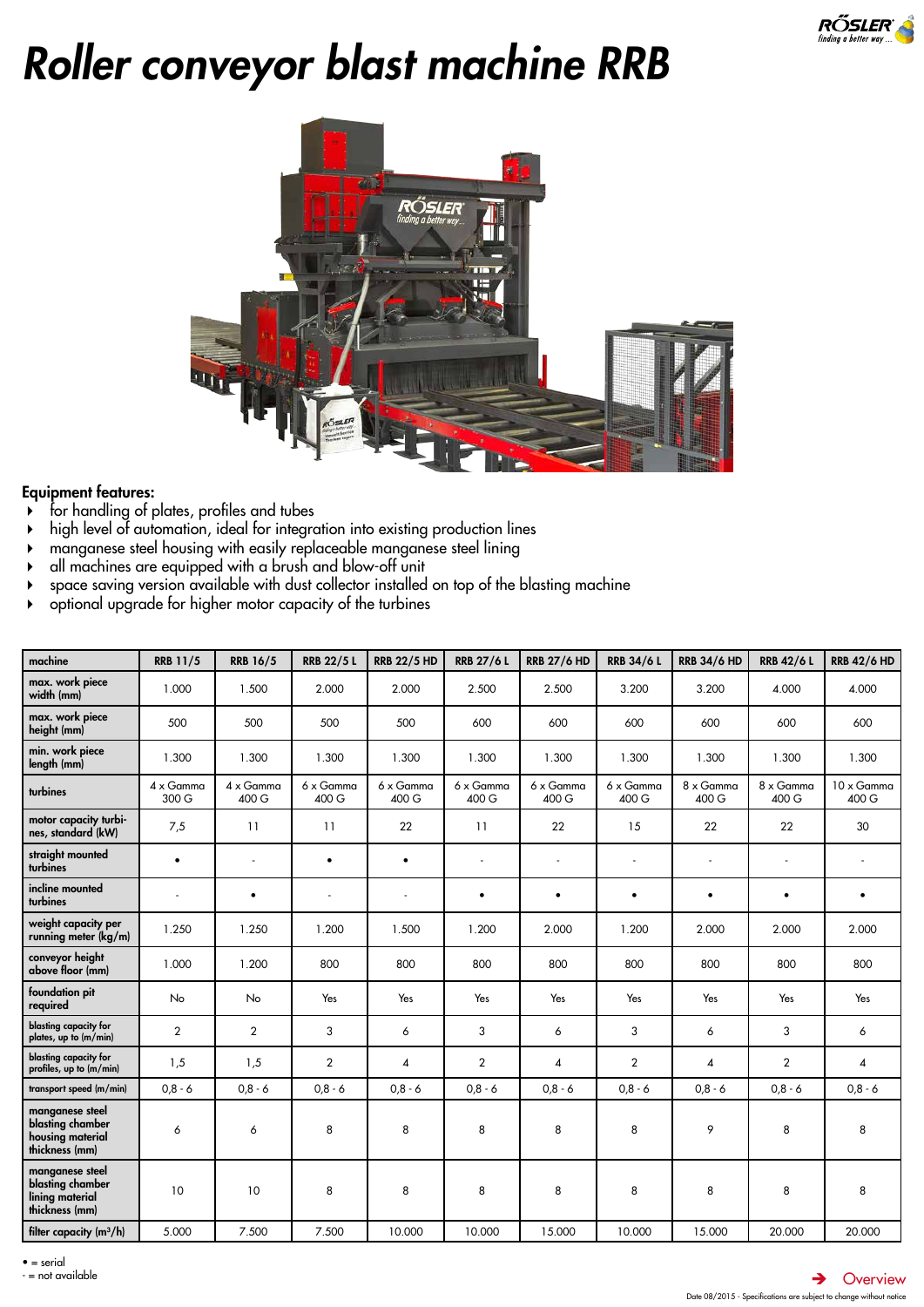

# <span id="page-2-0"></span>*Preservation line KON*



- all from one source: conveyor system, blow-off unit, pre-heater, blasting machine, painting cabin, dryer
- painting system depending on the application with up to 32 nozzles and giving the option of selecting from 4 different paint colours
- blasting and painting operation speed up to 6 m/min
- treatment medium: solvent or water based shop primer
- final quality with Rösler standard painting system: 15 25 μm (depending on the application, a higher thickness is possible)
- higher life time of paint filter because of pre-cleaning by brush from both sides of the painting cabin
- filter capacity for paint filter:  $8.500 25.000$  m<sup>3</sup>/h
- dryer length is variable (standard length from 10 m 20 m possible)
- $\blacktriangleright$  thermal oxidizer with regenerative heat recovery (RTO) and CO<sub>2</sub> fire extinguishing system are available depending on the application
- high level of automation, ideal for integration into existing production lines

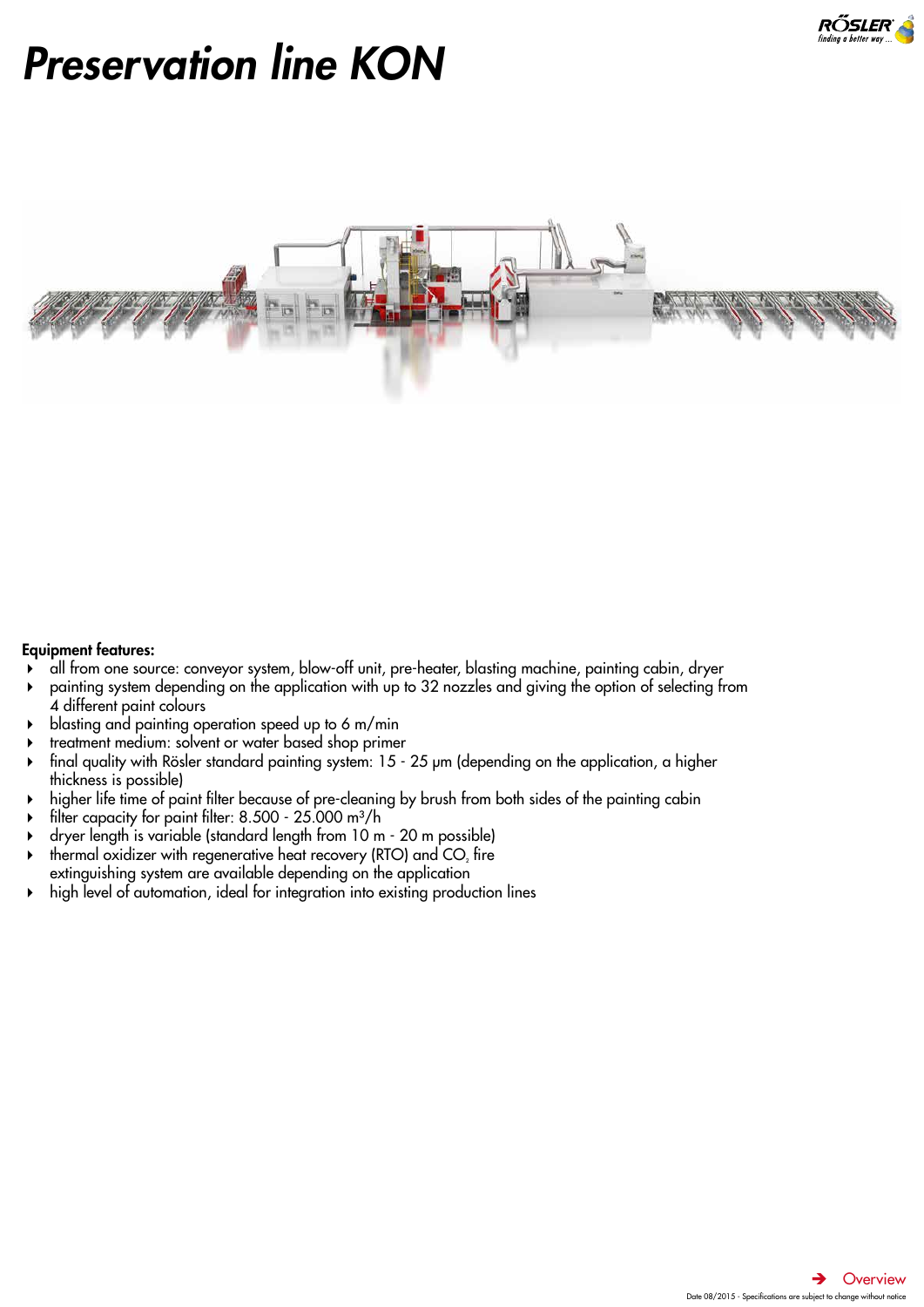# <span id="page-3-0"></span>RÖSLER *Roller conveyor blast machine for weldments RRBK-L*



- $\rightarrow$  optimal for the treatment of welding constructions
- inclined turbines
- high level of automation, ideal for integration into existing production lines
- manganese steel housing with easily replaceable manganese steel lining
- can be equipped with optional brush and blow-off unit

| machine                                                                | <b>RRBK 11/11L</b> | <b>RRBK 16/11L</b> | <b>RRBK 22/11 L</b> | <b>RRBK 27/16 L</b> | <b>RRBK 27/21 L</b> | <b>RRBK 34/16 L</b> | <b>RRBK 42/16 L</b> |
|------------------------------------------------------------------------|--------------------|--------------------|---------------------|---------------------|---------------------|---------------------|---------------------|
| max. work piece width<br>(mm)                                          | 1.000              | 1.500              | 2.000               | 2.500               | 2.500               | 3.200               | 4.000               |
| max. work piece height<br>(mm)                                         | 1.100              | 1.100              | 1.100               | 1.600               | 2.100               | 1.600               | 1.600               |
| turbines                                                               | 6 x Gamma<br>400 G | 6 x Gamma<br>400 G | 8 x Gamma<br>400 G  | 10 x Gamma<br>400 G | 10 x Gamma<br>400 G | 12 x Gamma<br>400 G | 14 x Gamma<br>400 G |
| motor capacity<br>turbines, standard (kW)                              | 11                 | 11                 | 11                  | 11                  | 11                  | 11                  | 11                  |
| weight capacity per run-<br>ning meter (kg/m)                          | 1.250              | 1.250              | 1.500               | 2.000               | 2.000               | 2.000               | 2.000               |
| conveyor height above<br>floor (mm)                                    | 800                | 800                | 800                 | 800                 | 800                 | 800                 | 800                 |
| foundation pit required                                                | Yes                | Yes                | Yes                 | Yes                 | Yes                 | Yes                 | Yes                 |
| blasting capacity for plates<br>up to $(m/min)$                        | $\overline{2}$     | $\overline{2}$     | $\overline{2}$      | $\overline{2}$      | $\overline{2}$      | $\overline{2}$      | $\overline{2}$      |
| blasting capacity for profi-<br>les up to (m/min)                      | 1,5                | 1,5                | 1,5                 | 1,5                 | 1,2                 | 1,5                 | 1,5                 |
| blasting capacity for<br>welded constructions up to<br>(m/min)         | 1                  |                    |                     |                     | 1                   |                     | 1                   |
| transport speed (m/min)                                                | $0,4 - 4$          | $0,4 - 4$          | $0.4 - 4$           | $0,4 - 4$           | $0,4 - 4$           | $0,4 - 4$           | $0,4 - 4$           |
| manganese steel<br>blasting chamber housing<br>material thickness (mm) | 6                  | 6                  | 8                   | 8                   | 8                   | 8                   | 8                   |
| manganese steel around<br>the turbines (mm)                            | 10                 | 10                 | 8                   | 8                   | 8                   | 8                   | 8                   |
| filter capacity $(m^3/h)$                                              | 10.000             | 10.000             | 15.000              | 20.000              | 20.000              | 20.000              | 20.000              |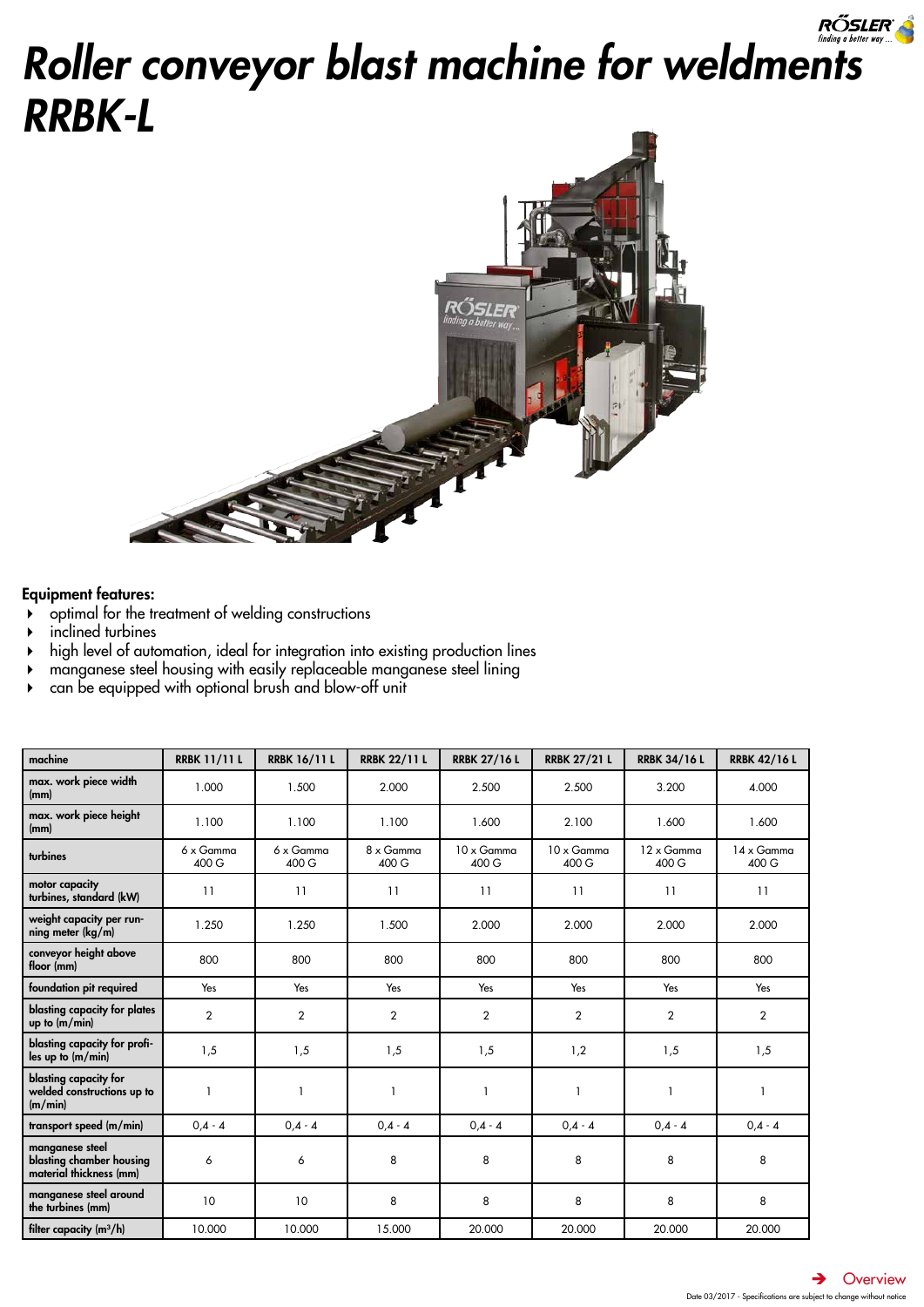# <span id="page-4-0"></span>RÕSLER *Roller conveyor blast machine for weldments RRBK-HD*



# Equipment features:

- $\rightarrow$  optimal for the treatment of welding constructions
- incline mounted turbines
- high level of automation, ideal for integration into existing production lines
- manganese steel housing with easily replaceable manganese steel lining
- can be equipped with optional brush and blow-off unit

| machine                                                                   | <b>RRBK 11/11 HD</b> | <b>RRBK 16/11 HD</b> | <b>RRBK 22/11 HD</b> | <b>RRBK 27/16 HD</b> | <b>RRBK 27/21 HD</b>    | <b>RRBK 34/16 HD</b> | <b>RRBK 42/16 HD</b> |
|---------------------------------------------------------------------------|----------------------|----------------------|----------------------|----------------------|-------------------------|----------------------|----------------------|
| max. work piece<br>width (mm)                                             | 1.000                | 1.500                | 2.000                | 2.500                | 2.500                   | 3.200                | 4.000                |
| max. work piece<br>height (mm)                                            | 1.100                | 1.100                | 1.100                | 1.600                | 2.100                   | 1.600                | 1.600                |
| turbines                                                                  | 8 x Gamma<br>400 G   | 8 x Gamma<br>400 G   | 12 x Gamma<br>400 G  | 12 x Gamma<br>400 G  | 14 x Gamma<br>400 G     | 16 x Gamma<br>400 G  | 18 x Gamma<br>400 G  |
| motor capacity<br>turbines, standard (kw)                                 | 11                   | 11                   | 11                   | 15                   | 15                      | 15                   | 15                   |
| weight capacity per<br>running meter (kg/m)                               | 1.250                | 1.250                | 1.500                | 2.000                | 2.000                   | 2.000                | 2.000                |
| conveyor height<br>above floor (mm)                                       | 800                  | 800                  | 800                  | 800                  | 800                     | 800                  | 800                  |
| foundation pit<br>required                                                | Yes                  | Yes                  | Yes                  | Yes                  | Yes                     | Yes                  | Yes                  |
| blasting capacity for<br>plates up to (m/min)                             | 4                    | 4                    | 4                    | 4                    | $\overline{\mathbf{A}}$ | 4                    | 4                    |
| blasting capacity for<br>profiles up to (m/min)                           | 3                    | 3                    | 3                    | 3                    | 3                       | 3                    | 3                    |
| blasting capacity for<br>welded constructions<br>up to $(m/min)$          | $\overline{2}$       | $\overline{2}$       | $\overline{2}$       | $\overline{2}$       | $\overline{2}$          | $\overline{2}$       | $\overline{2}$       |
| transport speed (m/min)                                                   | $0,4 - 4$            | $0,4 - 4$            | $0, 4 - 4$           | $0,4 - 4$            | $0.4 - 4$               | $0,4 - 4$            | $0,4 - 4$            |
| manganese steel<br>blasting chamber<br>housing material<br>thickness (mm) | 6                    | 6                    | 8                    | 8                    | 8                       | 8                    | 8                    |
| manganese steel<br>blasting chamber<br>lining material<br>thickness (mm)  | 10                   | 10                   | 8                    | 8                    | 8                       | 8                    | 8                    |
| filter capacity $(m^3/h)$                                                 | 10.000               | 15.000               | 15.000               | 20.000               | 25.000                  | 25.000               | 25.000               |

 $\rightarrow$  [Overview](#page-0-0)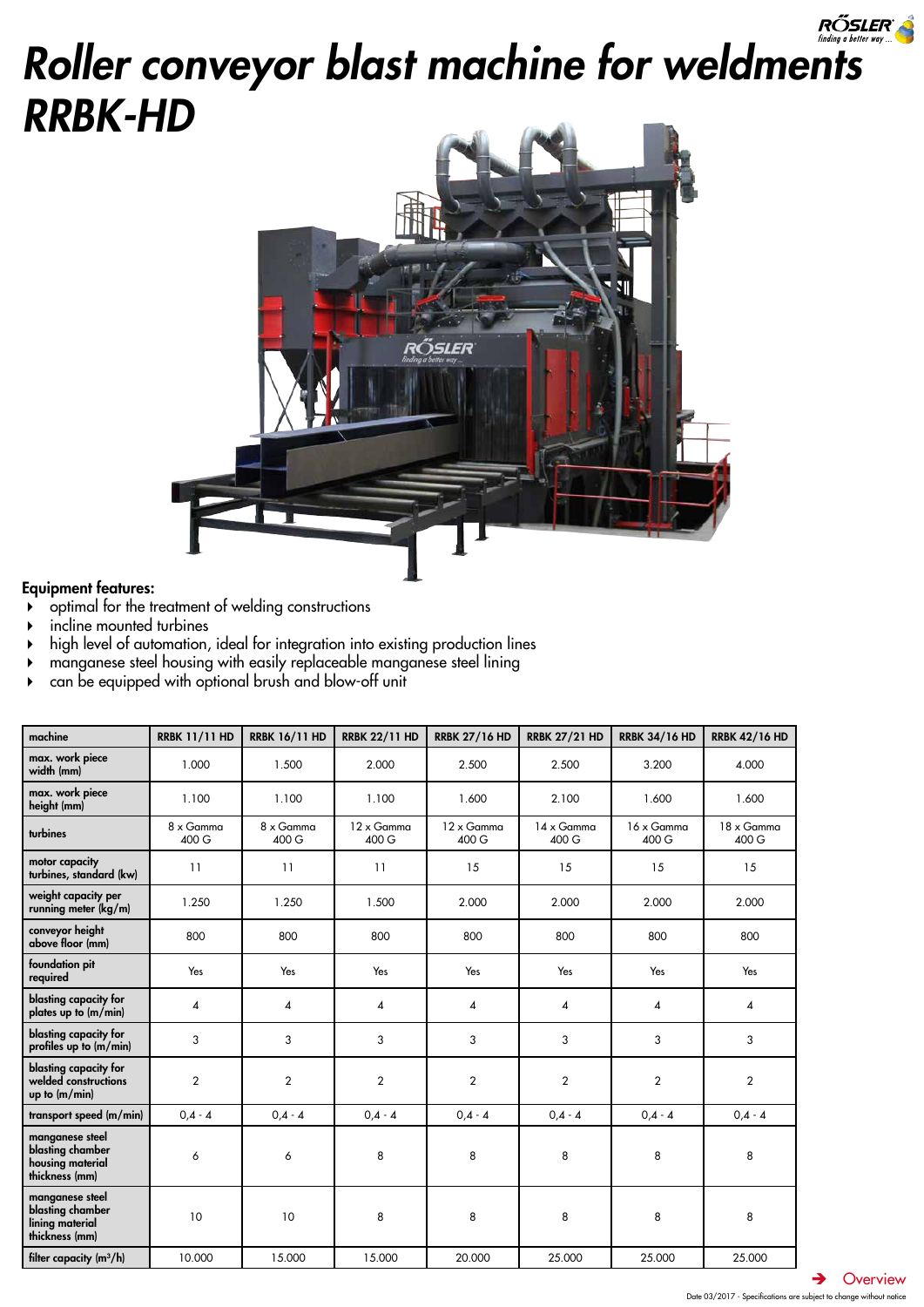

# <span id="page-5-0"></span>*Continuous feed spinner hanger blast machine RHBD-K-L*



# Equipment features:

- special design available, based on the work piece specifications and sizes
- conveying system freely configurable, from manual to fully automatic
- high level of automation, ideal for integration into existing production lines (for example: welding, painting, phosphating and assembly lines)
- optional free blasting installation available

| machine                                                                   | <b>RHBD-K</b><br>11/15L | <b>RHBD-K</b><br>13/18L | <b>RHBD-K</b><br>$17/22$ L | <b>RHBD-K</b><br>$22/27$ L | <b>RHBD-K</b><br>27/32L | <b>RHBD-K</b><br>$35/35$ L |
|---------------------------------------------------------------------------|-------------------------|-------------------------|----------------------------|----------------------------|-------------------------|----------------------------|
| max. work piece<br>width (mm)                                             | 900                     | 1.100                   | 1.500                      | 2.000                      | 2.500                   | 3.300                      |
| max. work piece<br>height (mm)                                            | 1.300                   | 1.600                   | 2.000                      | 2.500                      | 3.000                   | 3.300                      |
| turbines                                                                  | 6 x Gamma<br>400 G      | 6 x Gamma<br>400 G      | 8 x Gamma<br>400 G         | 8 x Gamma<br>400 G         | 12 x Gamma<br>400 G     | 16 x Gamma<br>400 G        |
| motor capacity<br>turbines, standard (kW)                                 | 11                      | 11                      | 11                         | 11                         | 11                      | 11                         |
| conveying system<br>open configurable                                     |                         |                         | ٠                          |                            |                         |                            |
| pneumatic door<br>control (alternative<br>rubber fins)                    |                         |                         | $\bullet$                  | ٠                          |                         |                            |
| Safety device for<br>automatic door<br>operation                          |                         | $\bullet$               | $\bullet$                  |                            |                         |                            |
| foundation pit<br>required                                                | $\circ$                 | $\circ$                 | $\circ$                    | $\circ$                    | $\circ$                 | $\circ$                    |
| easy changeable<br>wear protection<br>plates 10 mm                        |                         |                         |                            |                            |                         |                            |
| manganese steel<br>blasting chamber<br>housing material<br>thickness (mm) | 8                       | 8                       | 8                          | 8                          | 8                       | 8                          |
| filter capacity $(m^3/h)$                                                 | 7.500                   | 7.500                   | 12.500                     | 15.000                     | 15.000                  | 20.000                     |

 $• =$  serial

o = optional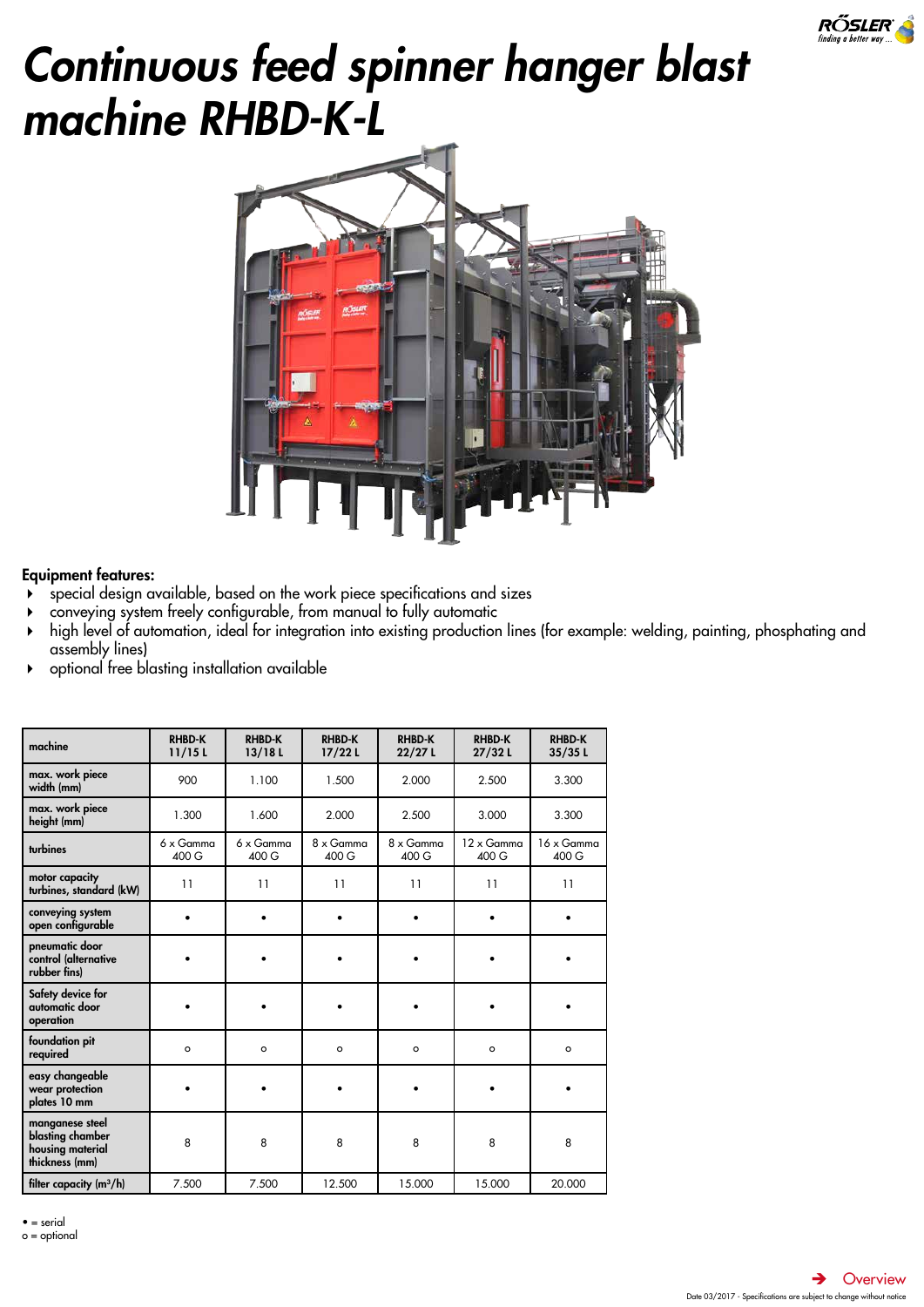

# <span id="page-6-0"></span>*Continuous feed spinner hanger blast machine RHBD-K-HD*



# Equipment features:

- special design available, based on the work piece specifications and sizes
- conveying system freely configurable, from manual to fully automatic
- high level of automation, ideal for integration into existing production lines (for example: welding, painting, phosphating and assembly lines)
- optional free blasting installation available

| machine                                                                   | <b>RHBD-K</b><br>11/15 HD | <b>RHBD-K</b><br>13/18 HD | <b>RHBD-K</b><br>17/22 HD | <b>RHBD-K</b><br>22/27 HD | <b>RHBD-K</b><br>27/32 HD | <b>RHBD-K</b><br>35/35 HD  |
|---------------------------------------------------------------------------|---------------------------|---------------------------|---------------------------|---------------------------|---------------------------|----------------------------|
| max. work piece<br>width (mm)                                             | 900                       | 1.100                     | 1.500                     | 2.000                     | 2.500                     | 3.300                      |
| max. work piece<br>height (mm)                                            | 1.300                     | 1.600                     | 2.000                     | 2.500                     | 3.000                     | 3.300                      |
| turbines                                                                  | 8 x Gamma<br>400 G        | 8 x Gamma<br>400 G        | 12 x Gamma<br>400 G       | 12 x Gamma<br>400 G       | 16 x Gamma<br>400 G       | $20 \times$ Gamma<br>400 G |
| motor capacity<br>turbines, standard (kW)                                 | 11                        | 11                        | 11                        | 11                        | 11                        | 11                         |
| conveying system<br>open configurable                                     |                           |                           | ٠                         |                           |                           |                            |
| pneumatic door<br>control (alternative<br>rubber fins)                    |                           |                           | ٠                         |                           |                           |                            |
| Safety device for<br>automatic door<br>operation                          |                           | $\bullet$                 | ٠                         |                           |                           |                            |
| foundation pit<br>required                                                | $\circ$                   | $\circ$                   | $\circ$                   | $\circ$                   | $\circ$                   | $\circ$                    |
| easy changeable<br>wear protection<br>plates 10 mm                        |                           |                           |                           |                           |                           |                            |
| manganese steel<br>blasting chamber<br>housing material<br>thickness (mm) | 8                         | 8                         | 8                         | 8                         | 8                         | 8                          |
| filter capacity $(m^3/h)$                                                 | 10.000                    | 10.000                    | 12.500                    | 15.000                    | 20.000                    | 30.000                     |

 $• =$  serial

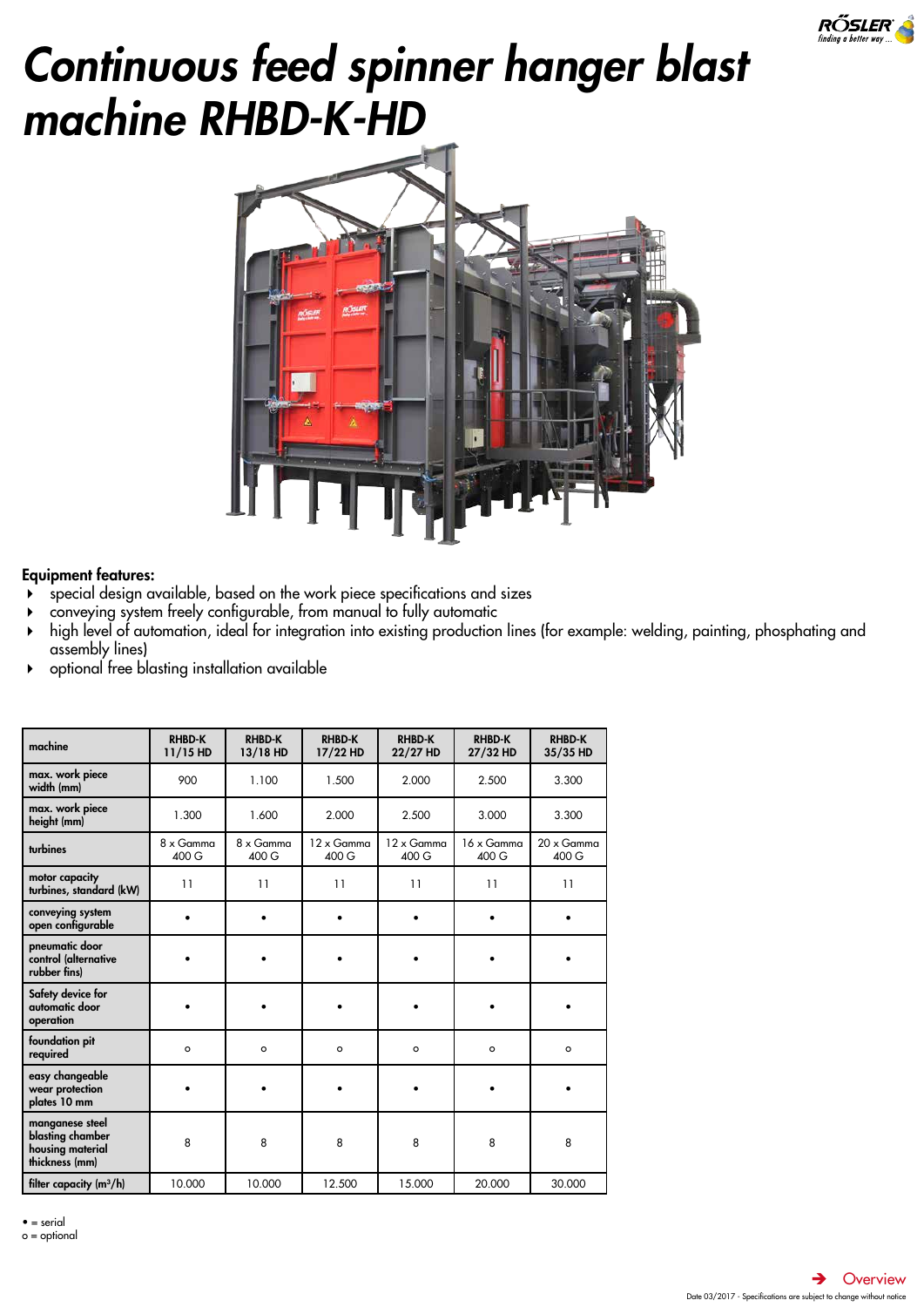# <span id="page-7-0"></span>RŐSLER *Continuous feed tube and bar blast machine RDR*



- optimal for treatment of tubes and bars
- high level of automation, ideal for integration into existing production lines
- different roller spacing available (215 mm, 400 mm, 800 mm, 1000 mm)
- optional supply and discharge system available

| machine                                                             | <b>RDR 100</b>     | <b>RDR 200</b>     | <b>RDR 300</b>     | <b>RDR 500</b>            | <b>RDR 800</b>            | <b>RDR 1000</b>           |
|---------------------------------------------------------------------|--------------------|--------------------|--------------------|---------------------------|---------------------------|---------------------------|
| max. tube diameter (mm)                                             | 100                | 200                | 300                | 500                       | 800                       | 1.000                     |
| foundation pit<br>required                                          |                    |                    | $\circ$            | $\circ$                   | $\circ$                   | $\circ$                   |
| turbines                                                            | 1 x Gamma<br>400 G | 1 x Gamma<br>400 G | 2 x Gamma<br>400 G | $2 \times$ Gamma<br>400 G | $2 \times$ Gamma<br>400 G | $2 \times$ Gamma<br>400 G |
| motor capacity<br>turbines, standard (kW)                           | 22                 | 22                 | 22                 | 22                        | 22                        | 22                        |
| manganese steel<br>blasting chamber<br>lining material<br>thickness |                    | ٠                  |                    |                           |                           |                           |
| filter capacity $(m^3/h)$                                           | 2.000              | 2.000              | 3.000              | 3.000                     | 5.000                     | 5.000                     |
| transport speed (m/min)                                             | 11,5               | 11,5               | 15                 | 9                         | 5,5                       | 4,5                       |

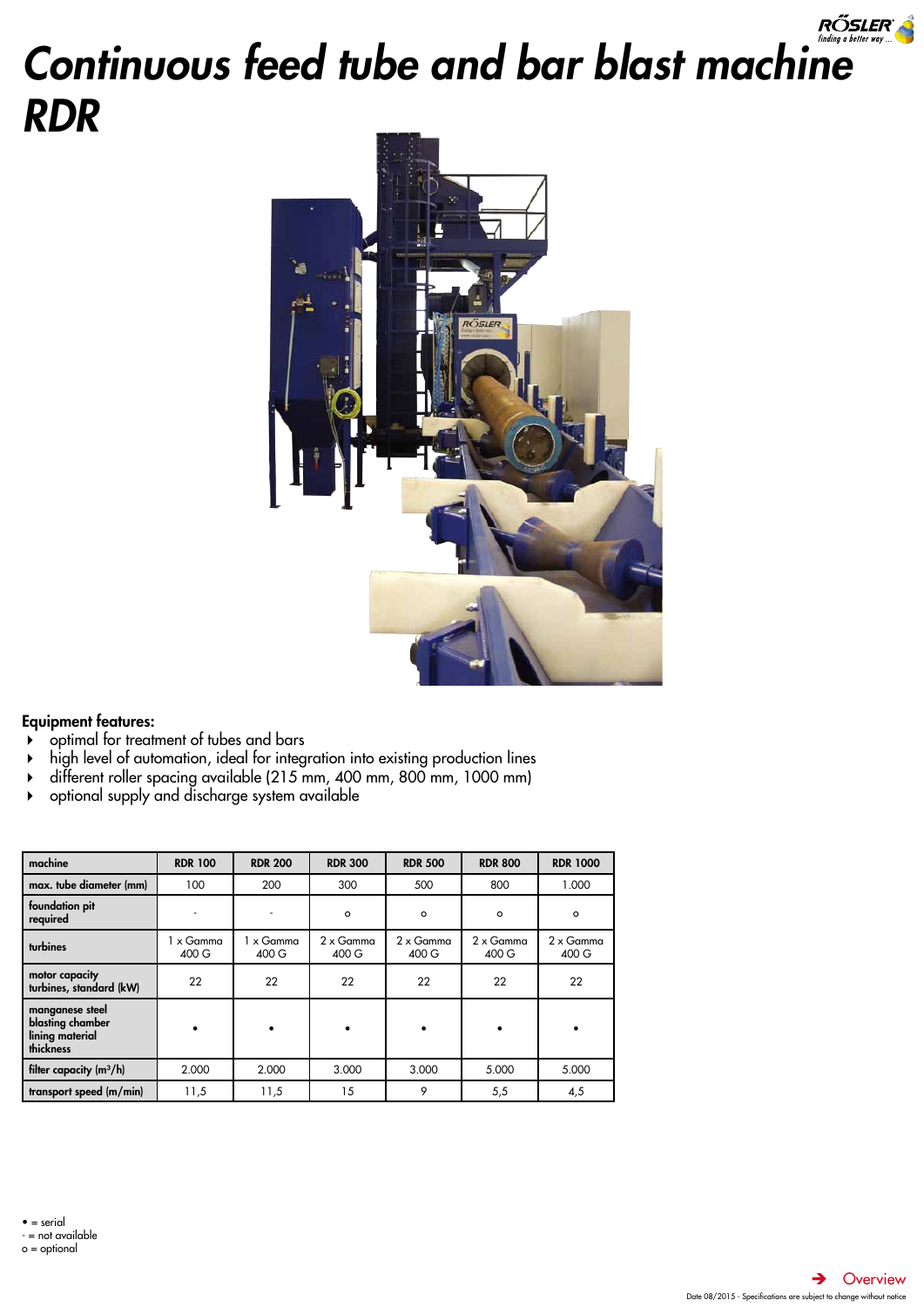

# <span id="page-8-0"></span>*Continuous feed single strand blast machine REDL*



- designed for special profiles and steel wire as a continuous product
- compact machine design, arrangement of several blasting chambers after each other is possible
- high blasting capacity up to 180 m/min
- energy-efficient because blasting chambers can be individually activated or isolated switched on as necessary
- high level of automation, ideal for integration into existing production lines